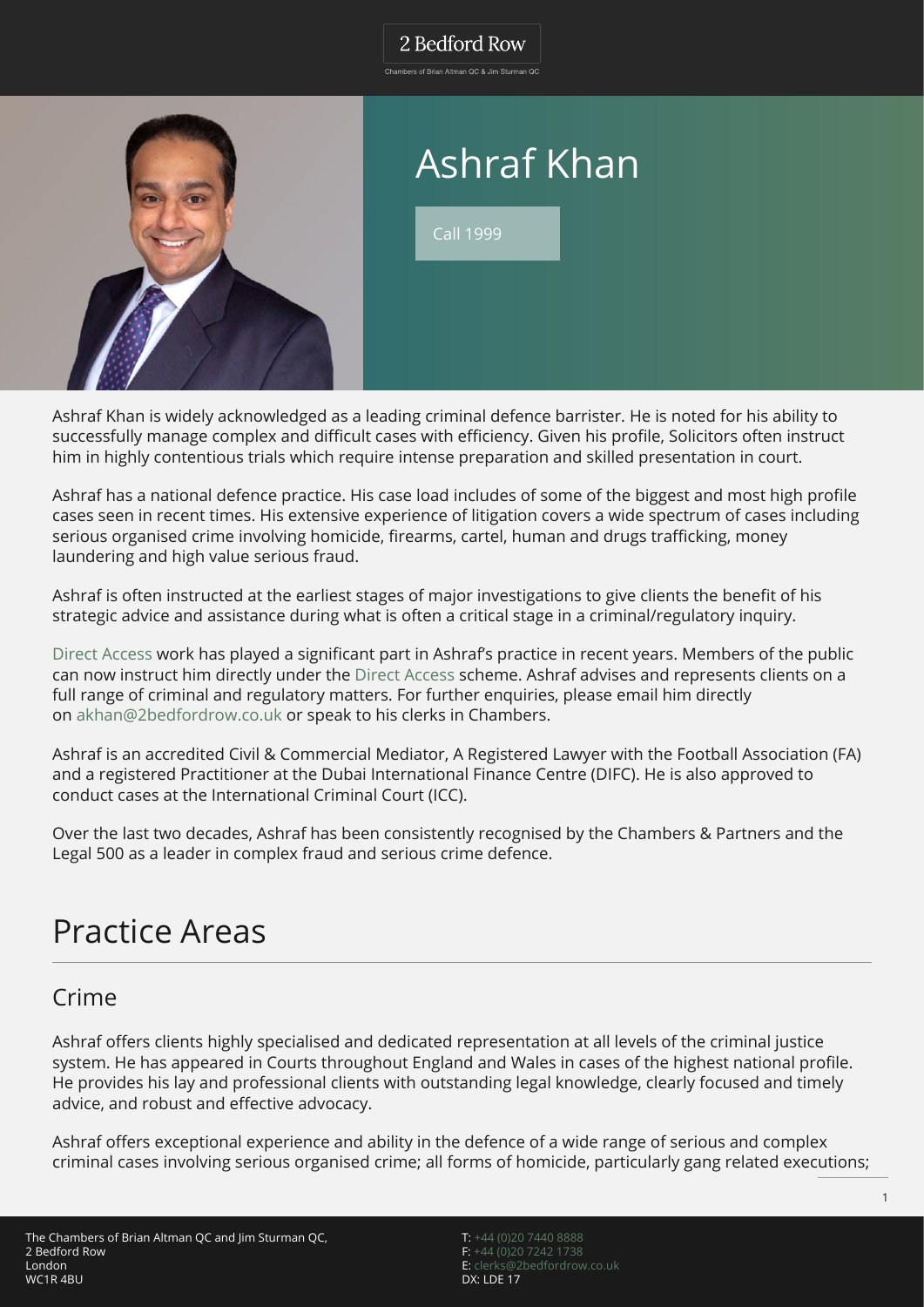Chambers of Brian Altman QC & Jim Sturman QC

serious violence and public disorder; large scale drug trafficking; terrorism; blackmail; kidnapping; and armed robbery.

Over the years, Ashraf has gained substantial expertise in dealing with the use and interpretation of scientific evidence, including DNA; facial mapping; firearms residue; cell-site analysis; and complex medical evidence.

## Notable Cases:

- **Operation Ardeonnaig:** South London gang machine gun shooting.
- **Operation Avalanche:** Gang related execution over drugs territory.
- **Operation Landseer:** Gang related execution killing.
- **Operation Baritone:** Gang related execution killing.
- **Operation Movate:** Gang related public disorder and attempted murder.
- **Operation Chapletown:** Gang related murder where prosecution offered no evidence against the client after legal argument 8 weeks into the trial.
- **Operation Poppy:** Executions carried out by gangs in Liverpool at war over drugs territory.
- **Operation Filey:** High profile planned murder by a pharmacist of his wife.
- **R v WC & 3 Others:** Murder of a man alleged to have abused young children
- **R v GW:** Causing the death of elderly man during the course of a burglary.
- **R v LW:** High profile murder in Middlesbrough involving gang related execution and drugs.
- **R v DC:** Defending man who strangled his ex-girlfriend to death in a secluded woodland park in Birmingham during sexual intercourse.
- **R v MH:** Murder of vulnerable adult by a gang of youths.
- **R v SSM & 5 Others:** Highest profile honour killing case to date. Successfully defended the only defendant charged with the honour killing of Benaz Mahmod.
- **R v RR:** Defendant charged with gang related murder over a drugs dispute.
- **R v FK & 8 Others:** Gangland shooting over drugs dispute.
- **R v BS:** Attempted Murder of husband.
- **R v AH, MH & Others:** Attempted murder, causing grievous bodily harm and violent disorder.
- **R v DH & Others:** drugs related gangland execution.
- **R v BT:** Attempted Murder of her husband.
- **R v AO:** Gang related violent disorder resulting in death of 3 men.
- **R v RL & Another:** Father and son charged with murder of their wife/ mother and perverting the course of public justice.
- **R v SC:** Unprovoked murder of a **s**tranger.
- **R v G & Others:** Multi handed gang murder.
- **Operation Venetic/Oberon:** International drug trafficking.
- **Operation Vermont:** International drug trafficking.
- **Operation Clubman:** International drug trafficking involving cocaine in excess of 200kg.
- **Operation Jericho:** Large scale drug trafficking.
- **Operation Washington:** Large scale conspiracy to supply Class A drugs.
- **R v GH & 18 Others:** Large scale conspiracy to supply Class A controlled drugs.
- **Operation Frank:** Large scale importation and supply of Class A controlled drugs.
- **Operation Alamos:** Large scale importation and supply of Class A controlled drugs.
- **Operation Penshurst:** Large scale importation and supply of Class A controlled drugs.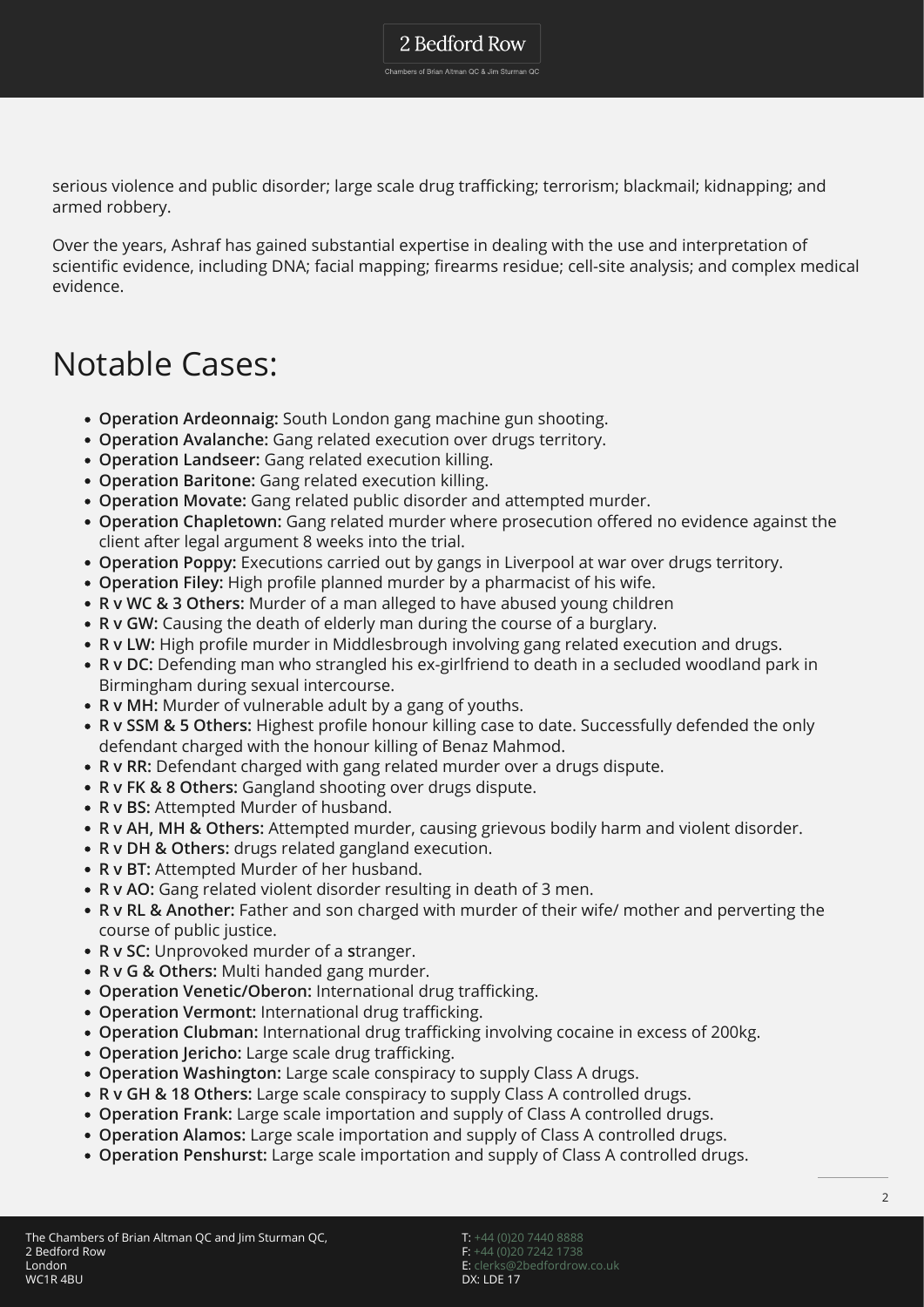2 Bedford Row Chambers of Brian Altman QC & Jim Sturman QC

- **Operation Ebony/Brisbane:** International drug trafficking.
- **Operation Heptagon:** Armed robbery.
- **Operation Marble:** Firearms supply
- **Operation Iron:** Conspiracy to pervert the course of justice, Police corruption and misconduct in public office.
- **R v AG and Others** Armed robbery of high value items from a distribution centre.
- **R v MW & 8 Others:** Conspiracy to Import and Supply Class A drugs worth £6.6 million.
- **R v MS & 8 Others:** Conspiracy to Supply Class A and Money Laundering.
- **R v PS & 11 Others:** Large-scale conspiracy to facilitate illegal immigration from the UK into Canada.
- **R v MR & 6 Others:** Client alleged to be part of a highly organised crime group facilitating illegal immigration from Bangladesh.
- **R v IM & 35 Others:** Representing one of the main defendants in one of the largest drugs conspiracies prosecuted in the Midlands.
- **R v DJ & 12 Others:** Instructed to represent the defendant charged with evading duty on cigarettes on a substantial scale.
- **Operation Manifest:** Defending in large scale and highly organised drugs conspiracy involving organised crime group in Sheffield and Nottingham supplying drugs to North East of England. Defendant acquitted of conspiracy to supply Class A drugs.
- **R v S & 8 Others:** Defending one of the lead defendants in a multi-million drug trafficking case involving a sophisticated organised criminal group based in North East England.
- **R v JW & 8 Others:** Representing one of the main defendants in this large scale drugs conspiracy involving millions of pounds of heroin. Defendant acquitted.
- **R v OO & 15 Others:** Representing one of the defendants charged with conspiracy to facilitate sham marriages between British Nationals and nationals of an African origin for significant profit.
- **Operation Tartrate:** Representing one of the defendants charged with evading duty of cigarette importation on a substantial scale.
- **R v PW & 7 Others:** Representing lead defendant charged with conspiracy to facilitate illegal immigration on a large scale.
- **R v N & 23 Others**: Client charged with supply of controlled drugs on commercial scale. Case also linked to a separate but linked murder trial.
- **R v E & Others:** Defence counsel in large-scale conspiracy to import/export class A drugs and money laundering valued at over £80 million. Case stayed as a result of successful abuse of process application.
- **R v RB & Others:** Multiple rape, kidnapping, false imprisonment and assault.
- **Operation Harehill**: High profile CSE case in the North West of England
- **Operation Span**: The highest profile CSE case to date.

#### Fraud

Ashraf is a fraud defence specialist. He provides advice and representation in some of the largest and most complex fraud cases to come before the Courts in the country. He specialises in advising and representing corporate and individual clients across the full range of white collar criminal offences, business crime, and related regulatory proceedings.

Ashraf's services are often called upon at the earliest stage of a fraud investigation to assist in active case management. Due to the sheer size of the fraud alleged and the volume of documents involved, he often works within a team of specialist lawyers and forensic accountants during the preparatory stages.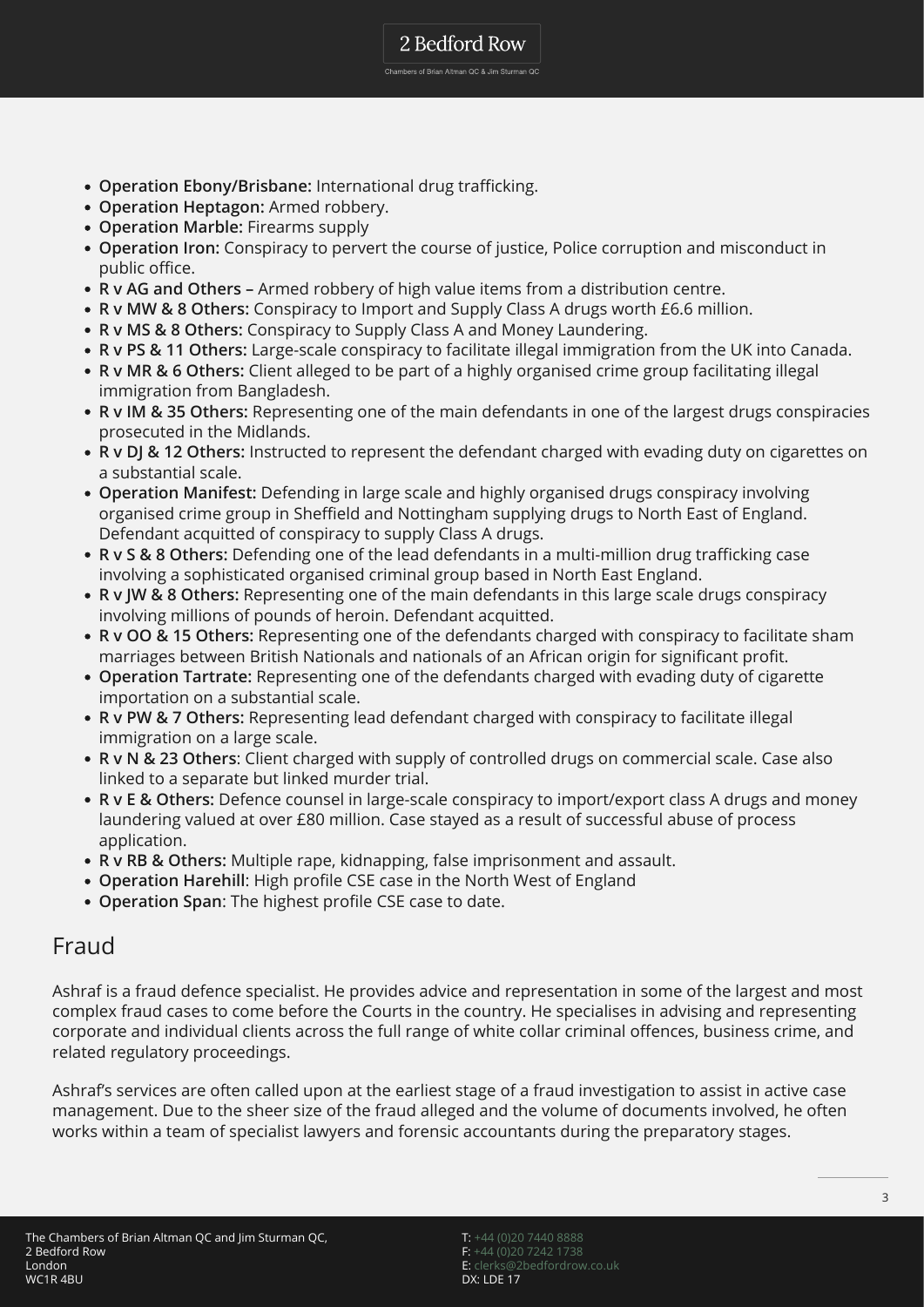Chambers of Brian Altman QC & Jim Sturman QC

Ashraf has experience of a wide spectrum of the business crime or regulatory issues which can face companies or individuals, including criminal anti-competitive behaviour (cartels, insider dealing, market abuse, LIBOR and other foreign exchange rate), Fraud (including Revenue (VAT and excise/duty diversion), mortgage, carbon credit trading, banking/fraudulent trading, factoring, MTIC/Carousel, boiler room, land banking, money laundering and "Ponzi" schemes) and Intellectual property crime.

## Notable Cases:

- **Operation Warbird:** Substantial fraud on HM Government Department
- **Operation Abundant:** Multi million pound MTIC fraud
- **Operation Hyperion:** multi million pound money laundering.
- **Operation Nightjar 2:** Multimillion pound money laundering
- **Operation Hornet:** large scale fraud and tax evasion
- **Operation Dublin:** Complex Trading Standards prosecution into fraud, tax evasion and money laundering.
- **Operation Supertop:** £53 million international money laundering.
- **Operation Yates:** Multi million pound money laundering linked to major drugs trafficking conspiracy in North East England.
- **Operation Lever:** Alleged multi million pound International Revenue Share Fraud on mobile phone industry.
- **RE: AW:** Investigation into a multimillion pound insider dealing syndicate carried out by the **Autorité des marchés financiers (AMF)**.
- **R v EA and others:** High value fraud on lending institutions and banks.
- **R v RS:** High value Tax fraud.
- **R v PS & 8 Others:** Multi million pound conspiracy to defraud Banks.
- **Operation Coil:** Defence of a mortgage broker charged with conspiracy to defraud lenders in excess of £1.6 million.
- **Operation Thatcham:** Instructed to defend in a large-scale conspiracy to defraud Insurance companies.
- **Operation Lollipop:** Defence of man accused of large-scale conspiracy to defraud insurance companies.
- **Operate Savate**: Instructed to represent the lead defendant, a company director, in allegation of direct and indirect tax fraud within the construction industry. This case has been described at the largest construction fraud to be prosecuted to date.
- **Operation Bamburgh:** Instructed to represent one of the main defendants in what has been described as the largest mortgage fraud to be prosecuted to date.
- **Operation Nacho:** Instructed to represent one of the principal defendants. This case has been described as the largest 'cash for crash' fraud ever prosecuted in the country. The allegation involves a large-scale fraud on insurance companies through false/exaggerated accident and personal injury claims.
- **R v NC & 4 Others:** Representing defendant charged with fraudulent trading on a substantial scale.
- **Operation Enigma:** Client alleged to be part of a £200 million international money laundering crime syndicate.
- **R v TP & 6 Others:** Trading Standards prosecution of organised crime group involved in large scale counterfeit goods fraud.
- **R v AD & 17 Others:** Instructed to represent defendant charged with large-scale 'cash for crash'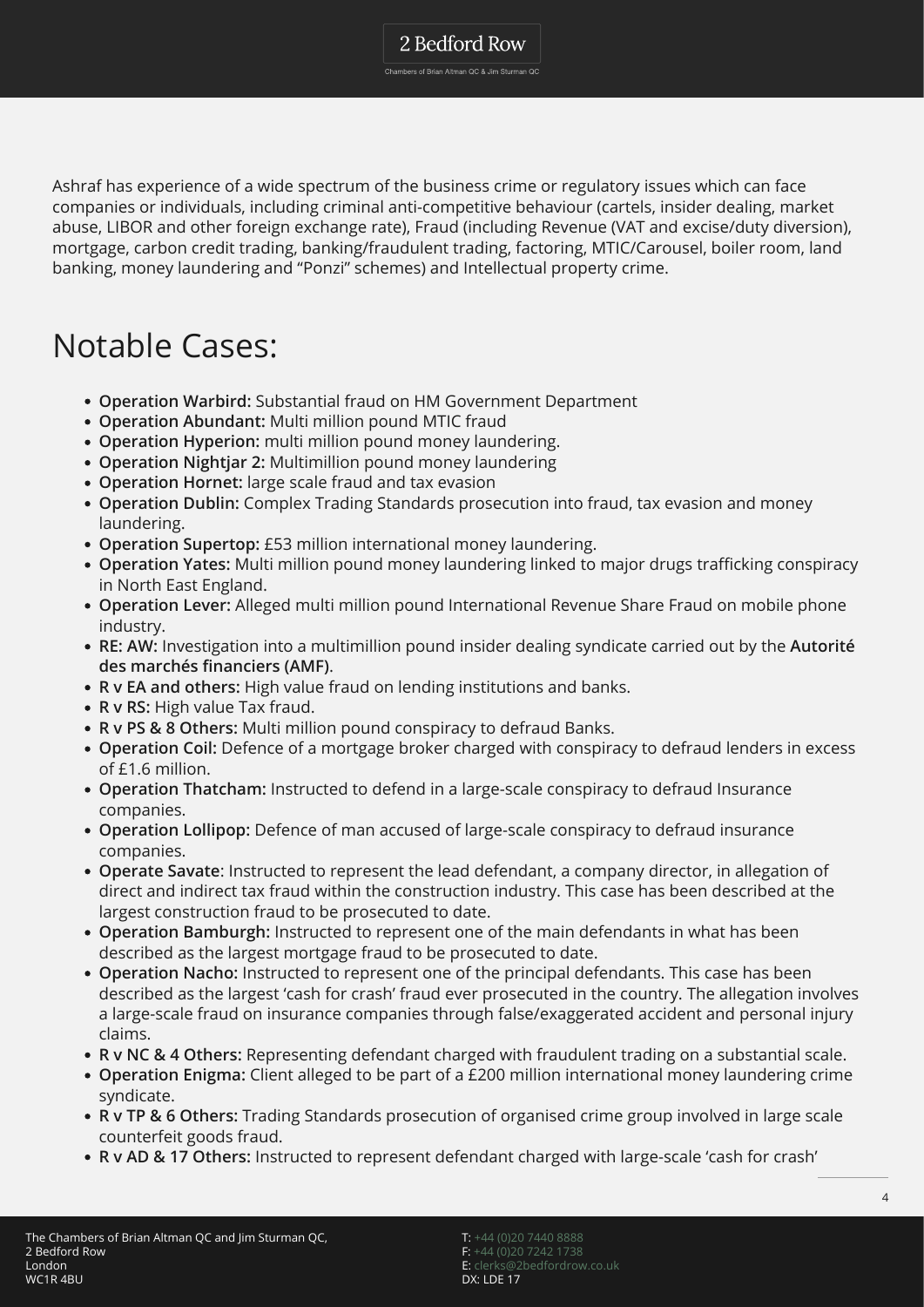insurance fraud.

- **R v MG & 5 Others:** Represented one of the principal defendants (a professional banker) charged with laundering the proceeds of her father's cheat on the public revenue which ran into millions.
- **Operation Anerley:** Representing the lead defendant as leading junior in this multi-million pound mortgage fraud.
- **R v JP & 4 Others:** Representing defendant charged with £1 million money laundering. The source of the money alleged to by the proceeds of drug trafficking.
- **R v MC & 6 Others:** Representing lead defendant in a £100 million steel fraud.
- **Operation Pompeii:** Representing one of the defendants in a multi-million pound mortgage fraud.
- **R v MA & 20 Others:** Substantial fraud on insurance industry.
- **R v IH & 8 Others:** Substantial MTIC (Missing Trader) fraud.
- **Operation Jericho:** Multi million pound money laundering resulting from proceeds of crime generated via drug trafficking.
- **R v PJ & 5 Others:** Represented acquitted defendant of multi million pound fraud.
- **Operation Euripus:** Representing first defendant on the indictment in what was described at the largest MTIC fraud ever prosecuted by Revenue and Customs at the time.
- **R v FA & 8 Others:** International £144 million fraud perpetrated against Virgin media.
- **R v RJ & Others:** 'Advance Fee Fraud'. Client charged with conspiracy to defraud. Case involved large scale operation instigated by the West Midlands Police Organised Crime Unit, the Home Office and the Organised Crime Squad of West Africa.
- **R v MT & Others:** Representing lead defendant and company director of a time share company charged with conspiracy to defraud in excess of £1 million.
- **R v WK & Others:** Representing lead defendant charged conspiracy to defraud and alleged to be the lead conspirator in defrauding banks and other lending institutions of substantial sums of money.

#### Murder & Manslaughter

Ashraf is the first choice of counsel for many solicitors across the country and lay clients who need dedicated and effective representation for the most serious criminal allegation. Most of Ashraf's instructions in homicide cases have involved gang related executions and contract killings.

Ashraf has extensive experience of working within a team of specialised lawyers who are dedicated to investing time and effort into the case in order to ensure that every aspect of the prosecution's case is scrutinised so that every aspect of the prosecution's case is tested before the jury.

When presenting the defence case, client's and solicitors feel reassured knowing that everything is being done to ensure the defence is presented in the best possible light to the jury. Ashraf has extensive experience of guiding client's through difficult murder cases strategically and successfully.

Often in gang related cases issues of admissibility, disclosure, causation, joint enterprise, cut-throat, bad character and hearsay arise. Ashraf has substantial experience of managing cases of this kind. He also has a track record of working with experts for the defence when the expertise/accuracy/integrity of prosecution experts are challenged.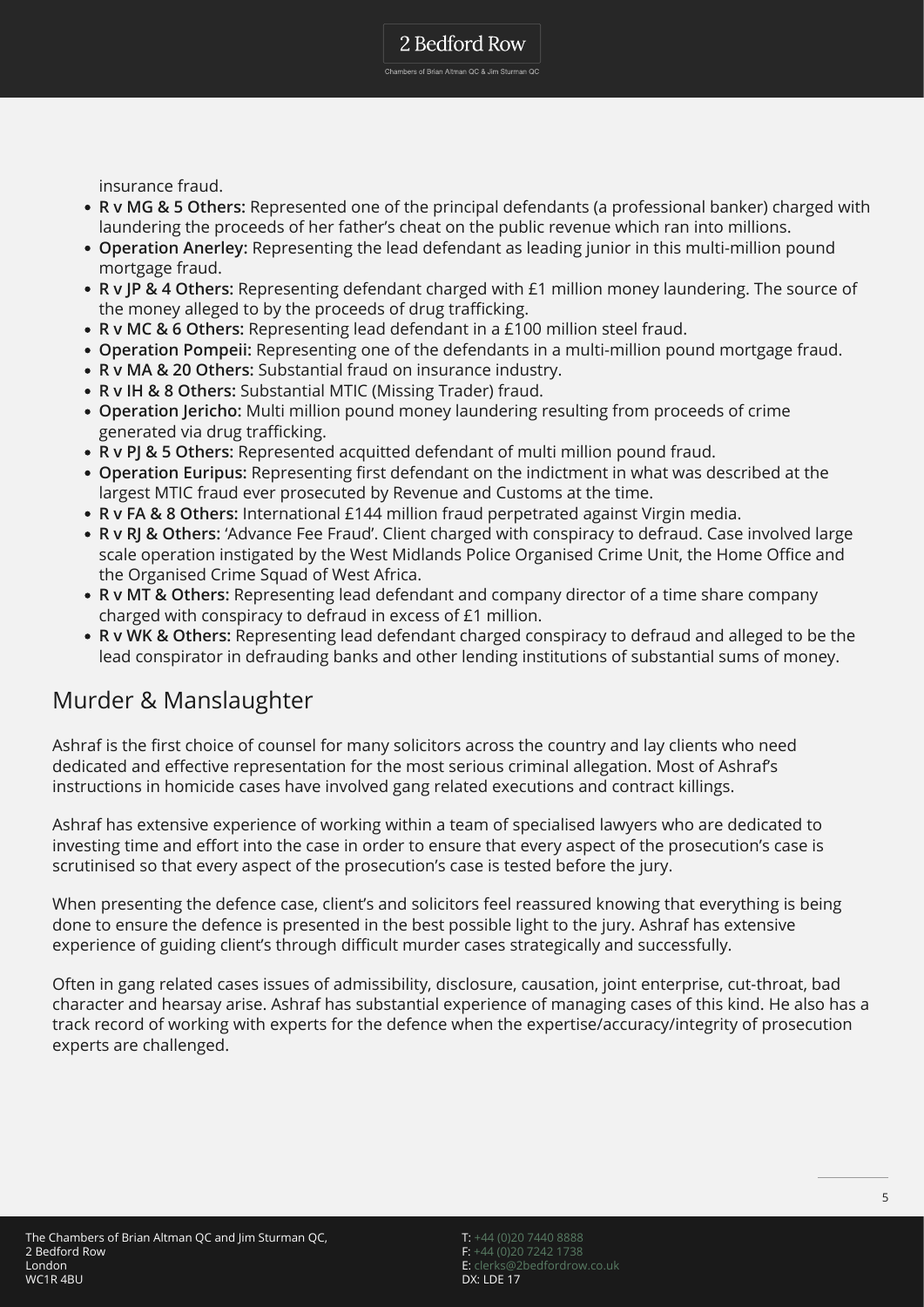### Notable Cases:

- **Operation Ardeonnaig:** South London gang machine gun shooting.
- **Operation Avalanche:** Gang related execution over drugs territory.
- **Operation Landseer:** Gang related execution killing.
- **Operation Baritone:** Gang related execution killing.
- **Operation Movate:** Gang related public disorder and attempted murder.
- **Operation Chapletown:** Gang related murder where prosecution offered no evidence against the client after legal argument 8 weeks into the trial.
- **Operation Poppy:** Executions carried out by gangs in Liverpool at war over drugs territory.
- **Operation Filey:** High profile planned murder by a pharmacist of his wife.
- **R v WC & 3 Others:** Murder of a man alleged to have abused young children
- **R v GW:** Causing the death of elderly man during the course of a burglary.
- **R v LW:** High profile murder in Middlesbrough involving gang related execution and drugs.
- **R v DC:** Defending man who strangled his ex-girlfriend to death in a secluded woodland park in Birmingham during sexual intercourse.
- **R v MH:** Murder of vulnerable adult by a gang of youths.
- **R v SSM & 5 Others:** Highest profile honour killing case to date. Successfully defended the only defendant charged with the honour killing of Benaz Mahmod.
- **R v RR:** Defendant charged with gang related murder over a drugs dispute.
- **R v FK & 8 Others:** Gangland shooting over drugs dispute.
- **R v BS:** Attempted Murder of husband.
- **R v AH, MH & Others:** Attempted murder, causing grievous bodily harm and violent disorder.
- **R v DH & Others:** drugs related gangland execution.
- **R v BT:** Attempted Murder of her husband.
- **R v AO:** Gang related violent disorder resulting in death of 3 men.
- **R v RL & Another:** Father and son charged with murder of their wife/ mother and perverting the course of public justice.
- **R v SC:** Unprovoked murder of a **s**tranger.
- **R v G & Others:** Multi handed gang murder.

#### Regulatory

Ashraf has a successful Regulatory and Professional Discipline practice. His experience as an advocate in the higher criminal courts has given him give the requisite balance of skills required to undertake this type of work in both and advisory and adversarial role.

Ashraf has experience in representing clients before a range of professional regulatory bodies and tribunals, including HCPTS, Bar Standards Board, Solicitors Regulation Authority, Solicitors Disciplinary Tribunal, General Medical Council, Nurses and Midwifery Council, General Dental Council and the Financial Conduct Authority.

Recent work includes:

- Appearing before the GMC interim orders panel.
- Successfully representing a Barrister before the Bar Standards Board charged serious professional misconduct.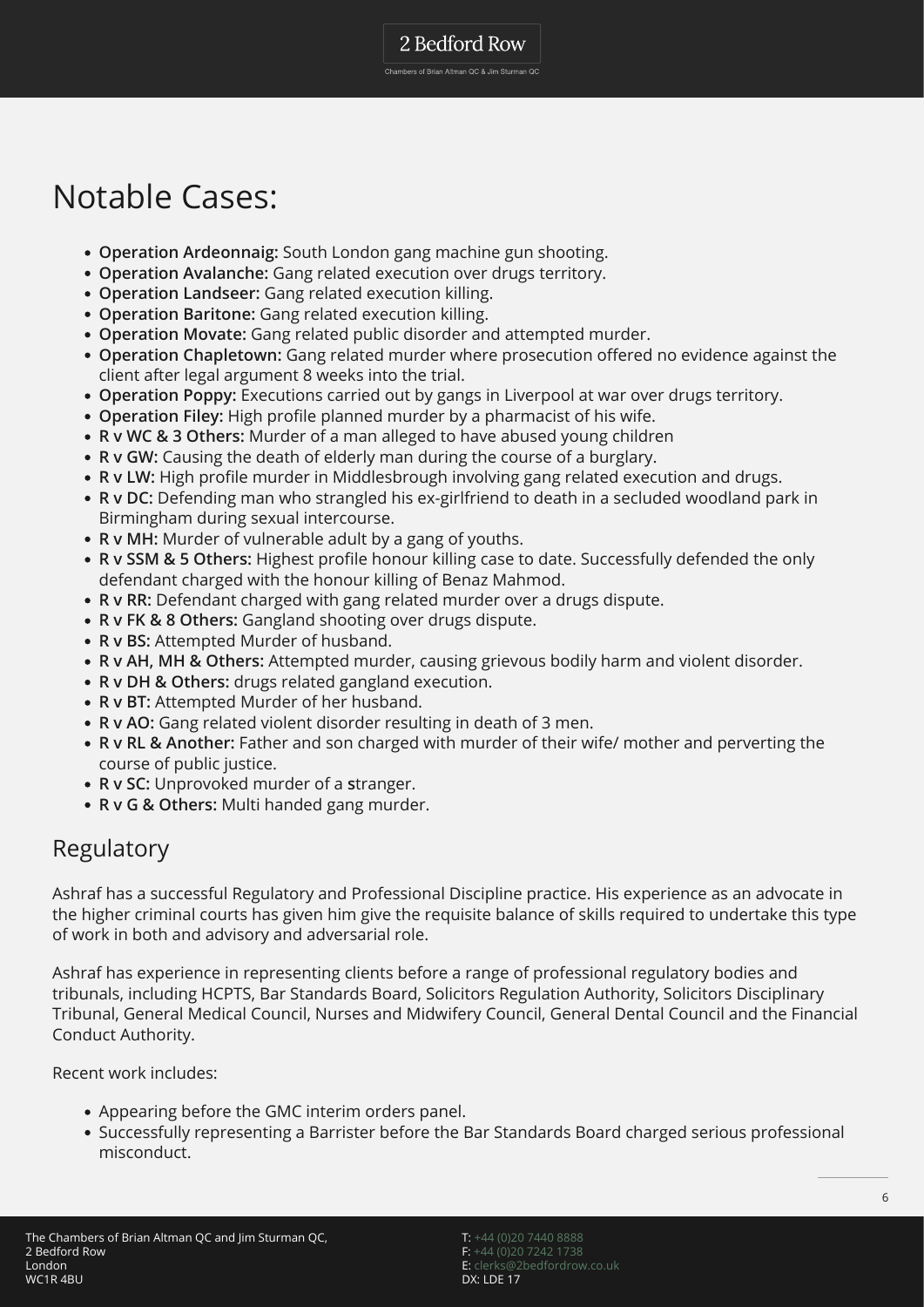- Advising a prominent solicitor in relation to breach of SRA rules.
- Defending a health care worker before the HCPTS charged with mistreating her patient. She was cleared of all wrong-doing.

2 Bedford Row Chambers of Brian Altman QC & Jim Sturman QC

Representing a city trader investigated for breaching stock exchange regulations. He was cleared of all matters under investigation.

Ashraf is available to take on instructions in cases which impact on the following professionals:

- Barristers.
- · Solicitors.
- Accountants.
- Health and Social Care professionals, including Doctors and Surgeons, Nurses, Midwives, all types of therapists, Dentists, Pharmacists and Psychologists.
- Financial services providers, including Bankers, Financial Advisors and Investment Advisors.
- Teachers.
- Surveyors.
- Architects.
- Structural and Civil Engineers.

### Professional Discipline

Ashraf has a successful Regulatory and Professional Discipline practice. His experience as an advocate in the higher criminal courts has given him give the requisite balance of skills required to undertake this type of work in both and advisory and adversarial role.

Ashraf has experience in representing clients before a range of professional regulatory bodies and tribunals, including HCPTS, Bar Standards Board, Solicitors Regulation Authority, Solicitors Disciplinary Tribunal, General Medical Council, Nurses and Midwifery Council, General Dental Council and the Financial Conduct Authority.

Recent work includes:

- Appearing before the GMC interim orders panel.
- Successfully representing a Barrister before the Bar Standards Board charged serious professional misconduct.
- Advising a prominent solicitor in relation to breach of SRA rules.
- Defending a health care worker before the HCPTS charged with mistreating her patient. She was cleared of all wrong-doing.
- Representing a city trader investigated for breaching stock exchange regulations. He was cleared of all matters under investigation.

Ashraf is available to take on instructions in cases which impact on the following professionals:

- Barristers.
- Solicitors.
- Accountants.
- Health and Social Care professionals, including Doctors and Surgeons, Nurses, Midwives, all types of therapists, Dentists, Pharmacists and Psychologists.
- Financial services providers, including Bankers, Financial Advisors and Investment Advisors.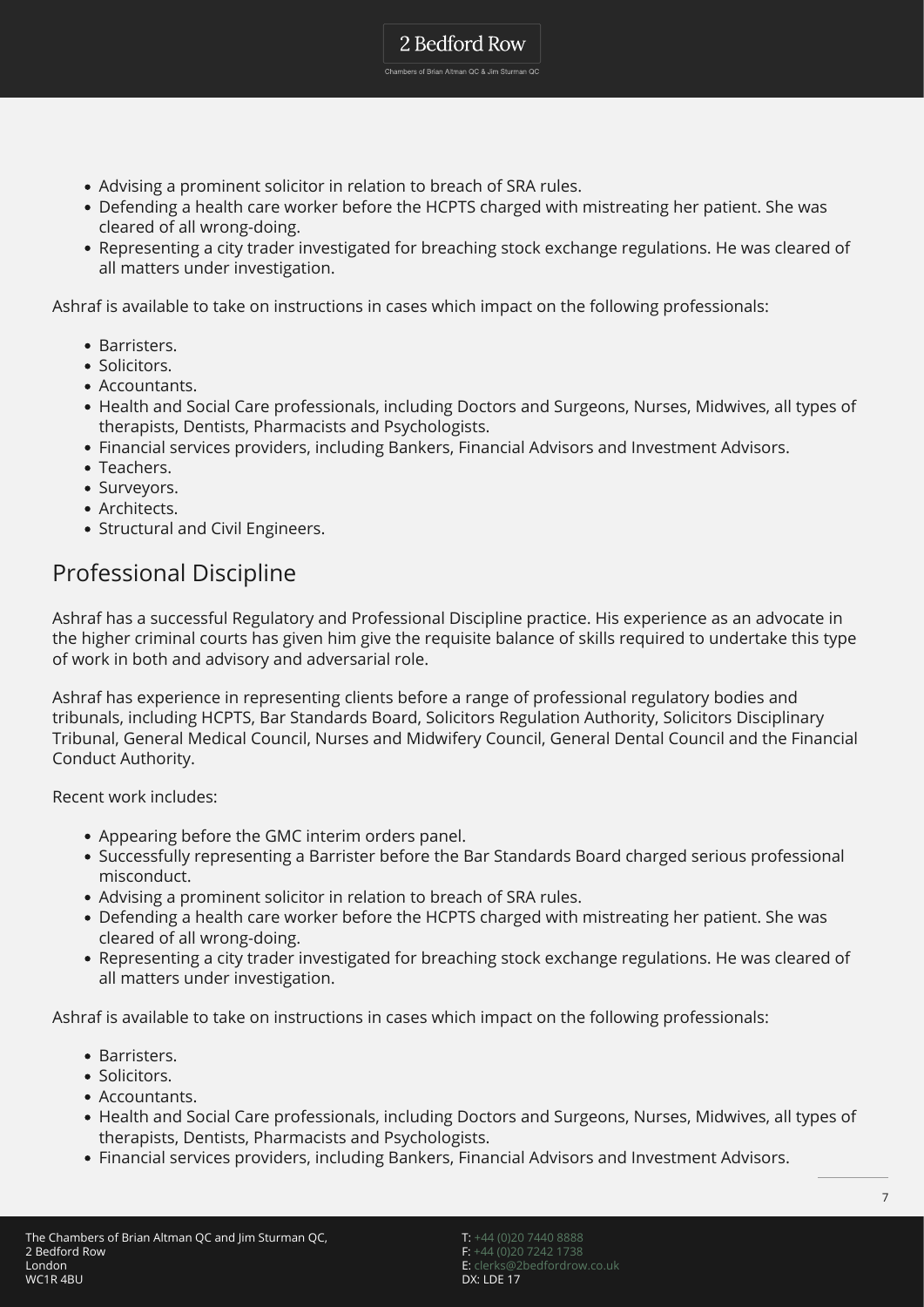2 Bedford Row

Chambers of Brian Altman QC & Jim Sturman QC

- Teachers.
- Surveyors.
- Architects.
- Structural and Civil Engineers.

## Memberships

- Honourable Society of the Middle Temple
- Midland Circuit
- South Eastern Circuit
- Criminal Bar Association
- Panel of Defence Counsel at the International Criminal Court
- International Criminal Bar Association
- Dubai International Finance Centre
- ADR Group Accredited Civil and Commercial Mediator

# Qualifications

- LL.B (Hons)
- $\bullet$  LL.M.
- Bar Vocational Diploma
- Direct Access Qualified

# Directory Quotes

- "*Ashraf's strengths lie in meticulous attention to detail. He is certainly tipped to take silk in the next few years by many senior members of the Bar." "Ashraf is a highly skilled advocate who prepares cases thoroughly and presents a forceful case before the court."* **Legal 500 2022**
- "He has the ability to quickly instil a degree of courage in his clients." **Chambers & Partners 2022**
- *"*He's exceptionally talented and an extremely able barrister due to his grasp of the law and sensible approach to the jury. He can outshine leading silks on his day." **Chambers & Partners 2021**
- "He is a particularly strong junior in serious crime and fraud. He has dry wit that can wither any hostile witness testimony with ease. He has a huge practice nationally in complex crime. A very safe pair of hands" **Legal 500 2020**
- "Highly sought after for his calm and collective approach which is never anything but measured. He is well received by clients, fellow professionals and the judiciary." "He is meticulous in his preparation and presents his cases well before the court." **Chambers & Partners 2020**
- "Has a great eye for detail" **Legal 500 2019**
- "Advises on serious financial crime matters. Regularly defends cases of mortgage, tax and investment fraud" **Legal 500 2018**
- "Recognised for advising on serious financial crime matters. He regularly defends cases of mortgage,